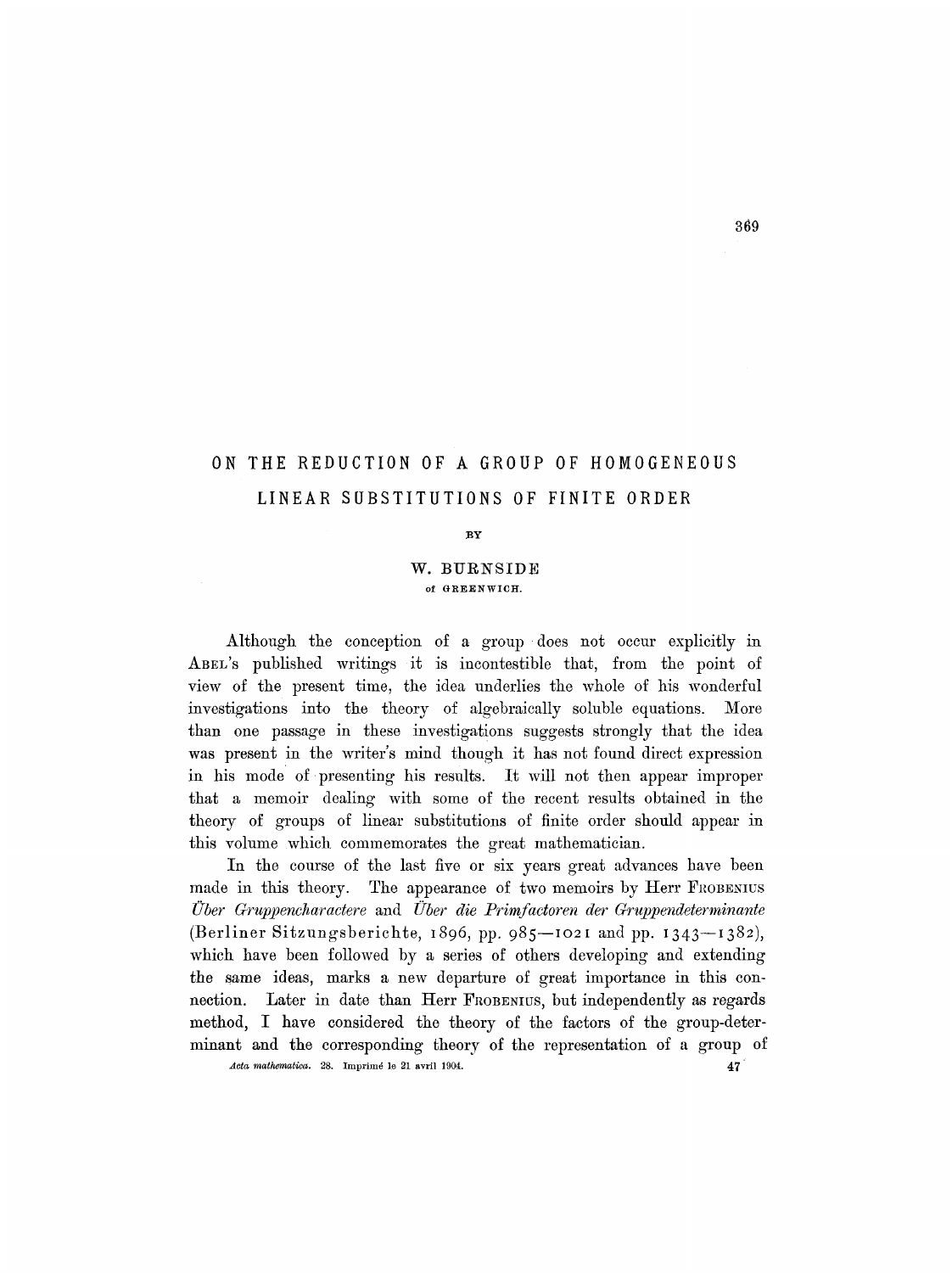finite order as an irreducible group of linear substitutions; basing my investigation on a certain continuous group which is completely defined by any given abstract group of finite order.<sup>1</sup>

So far as I am aware the only proof hitherto given of what is defined below as the  $\cdot$  complete reducibility, of a reducible group of finite order of homogeneous linear substitutions, other than that due to Herr FROBENIUS, is contained in a memoir by Herr MASCHKE.<sup>2</sup> The number of distinct representations of a group of finite order as an irreducible group of homogeneous linear substitutions has hitherto been determined only by the processes, both of them indirect, of which Herr FROBENIUS and I have made use.

My principal object in the present memoir is to establish these two results by direct and comparatively simple methods, based on a repeated use of the theorem that, for every group of homogeneous linear substitutions of finite order, there is at least one invariant Hermitian form.

As the phraseology of the subject has not yet become uniform, I define here the sense in which certain phrases will be used.

A group of homogeneous linear substitutions is spoken of as reducible or irreducible according as it is or is not possible to find a set of linear functions of the variables, less in number than the variables, which are transformed among themselves by every operation of the group.

A reducible group of homogeneous linear substitution  $s$  is called  $\ast$ completely reducible,) when it is possible to choose the variables in such a way that (I) they fall into sets, each set of variables being transformed among themselves by every operation of the group, while (II) the group in each separate set is irreducible. In this sense the first result to be proved is that a group of linear homogeneous substitutions of finite order is either irreducible or completely reducible.

Since this paper was written Herr LoEwY in a memoir *Über die Reducibilität der Gruppen linearer homogener Substitutionen* (Transactions of the American Mathematical Society, Vol. 4, pp. 44-64, 1903) has obtained a more general result of which the theorem in question is a particular case.

<sup>&</sup>lt;sup>1</sup> Proceedings of the London Mathematical Society, Vol. 29, pp. 207  $-224$ ; pp. 546-565, (1898); Vol. 35, pp. 206-220, (1902).

<sup>&</sup>lt;sup>2</sup> Beweis des Satzes, dass diejenigen endlichen linearen Substitutionsgruppen, in welchen *einige durchgehends verschwindende Coefficienten auftreten, intransitiv sind.* Math. Ann., Vol. 52, pp. 353--358, I899.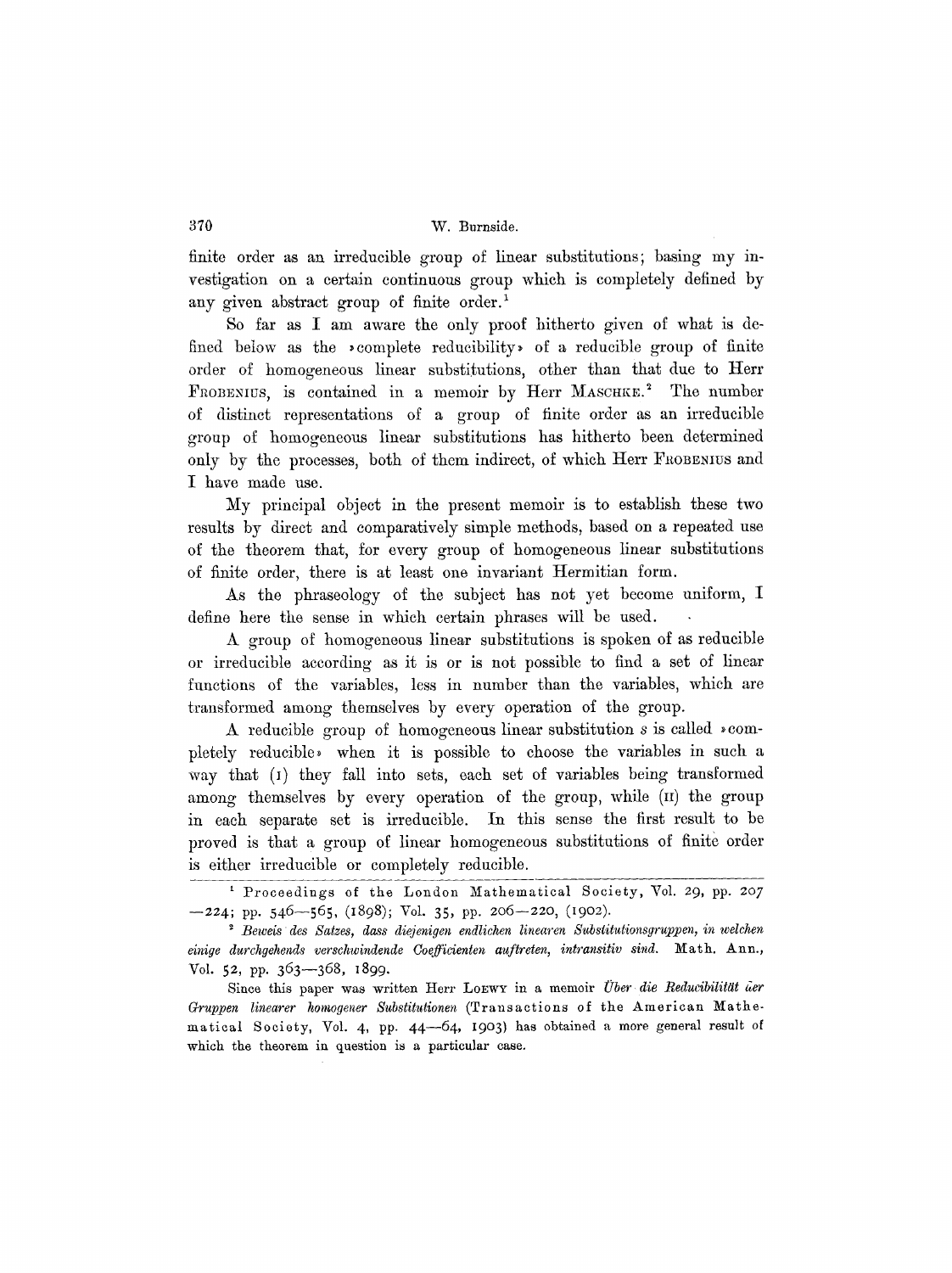If

$$
S_1, S_2, \ldots, S_N
$$

are the operations of an abstract group  $G$  of finite order  $N$ ; and

$$
x'_{i} = \sum_{j=1}^{j=n} \alpha_{ijk} x_{j},
$$
  
(k = 1, 2, ..., N) (i=1,2,...,n)

set of linear homogeneous substitutions

$$
s1, s2, \ldots, sN;
$$

such that if

$$
S_p S_q = S_r,
$$

then

 $S_p S_q = S_r,$ 

for all sets of suffixes, the group of linear substitutions is said to give a  $*$ representation  $*$  of the abstract group  $G$ . The one-to-one correspondence of the operations of the group and the substitutions is an essential part of the representation. Thus a second representation in the same number of variables

$$
y'_{i} = \sum_{j=1}^{j=n} \beta_{ijk} y_{j},
$$
  
(k = 1, 2, ..., N) (i=1,2,...,n)

is spoken of as »distinct» or not distinct from the former according as it is not or is possible to find a linear substitution

$$
y_i = \sum_{j=1}^{j=n} r_{ij} x_j, \qquad (i=1,2,...,n)
$$

which, *for each k,* will transform

$$
x_i'=\sum_j \alpha_{ijk}x_j,
$$

**into**  $(1=1,2,...,n)$ 

$$
y_i' = \sum_j \beta_{ijk} y_j.
$$

It is thus to be noticed that it may very well be possible to transform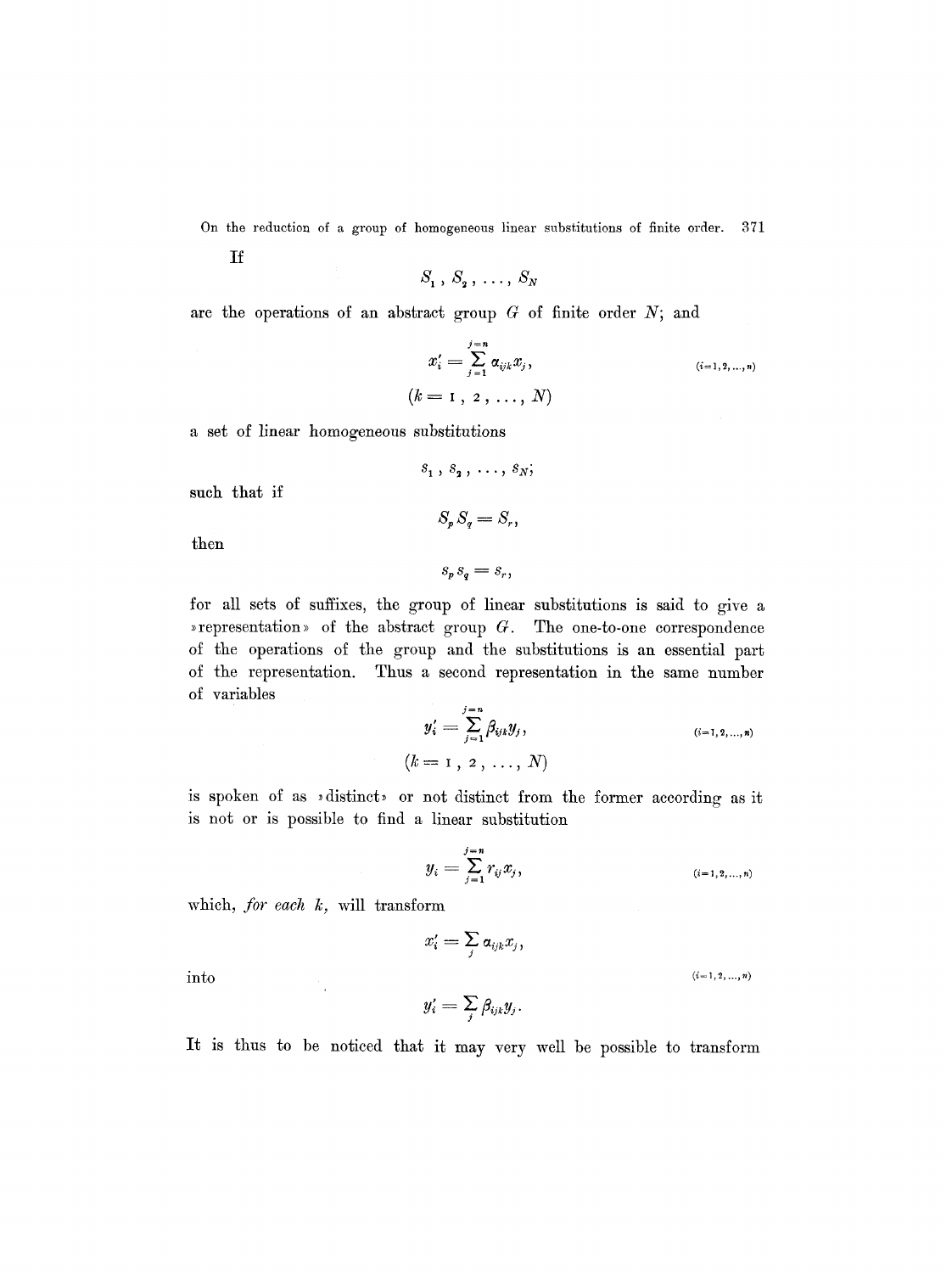the one group of substitutions into the other while at the same time they give distinct representations of  $G$ . In particular the two groups may consist of the same set of substitutions and yet may give distinct representations of  $G$ . Two representations which are not distinct will be called *equivalent.* 

When the word »distinct representation» is used in this sense, the second result proved here is that the number of distinct irreducible representations of a group of finite order is equal to the number of separate conjugate sets of operations which the group contains.

I. A group of homogeneous linear substitutions in  $n$  variables, if of finite order, has at least one invariant Hermitian form of non-vanishing determinant in the  $n$  variables and their conjugates; and by a suitable transformation of the variables one such form may always be taken to be

$$
x_1\overline{x}_1+x_2\overline{x}_2+\ldots+x_n\overline{x}_n.
$$

This theorem, due to Prof. A.  $L$ OEWY<sup>1</sup> and to Prof. E. H. MOORE,<sup>2</sup> is of fundamental importance in the theory of groups of finite order.

The step-by-step process, by which any Hermitian form of nonvanishing determinant is brought to the form quoted, must break off at some step before the last when the determinant of the form vanishes. Hence a form in the  $n$  variables and their conjugates, whose determinant vanishes can always be reduced to the form

$$
y_1\overline{y}_1+y_2\overline{y}_2+\ldots+y_s\overline{y}_s, \qquad (s
$$

where  $y_1, y_2, \ldots, y_s$  are s linearly independent functions of the original variables.

Suppose now that for a group  $G$  of linear substitutions in the variables

$$
x_1, x_2, \ldots, x_n,
$$

an Hermitian form f or

$$
y_1y_1+y_2\overline{y}_2+\ldots+y_s\overline{y}_s
$$

of vanishing determinant is invariant. Choose new variables of which

 $1$  Comptes Rendus, Vol. 123, pp. 168-171 (1896).

 $2$  Mathematische Annalen, Vol. 50, pp. 213-219 (1898).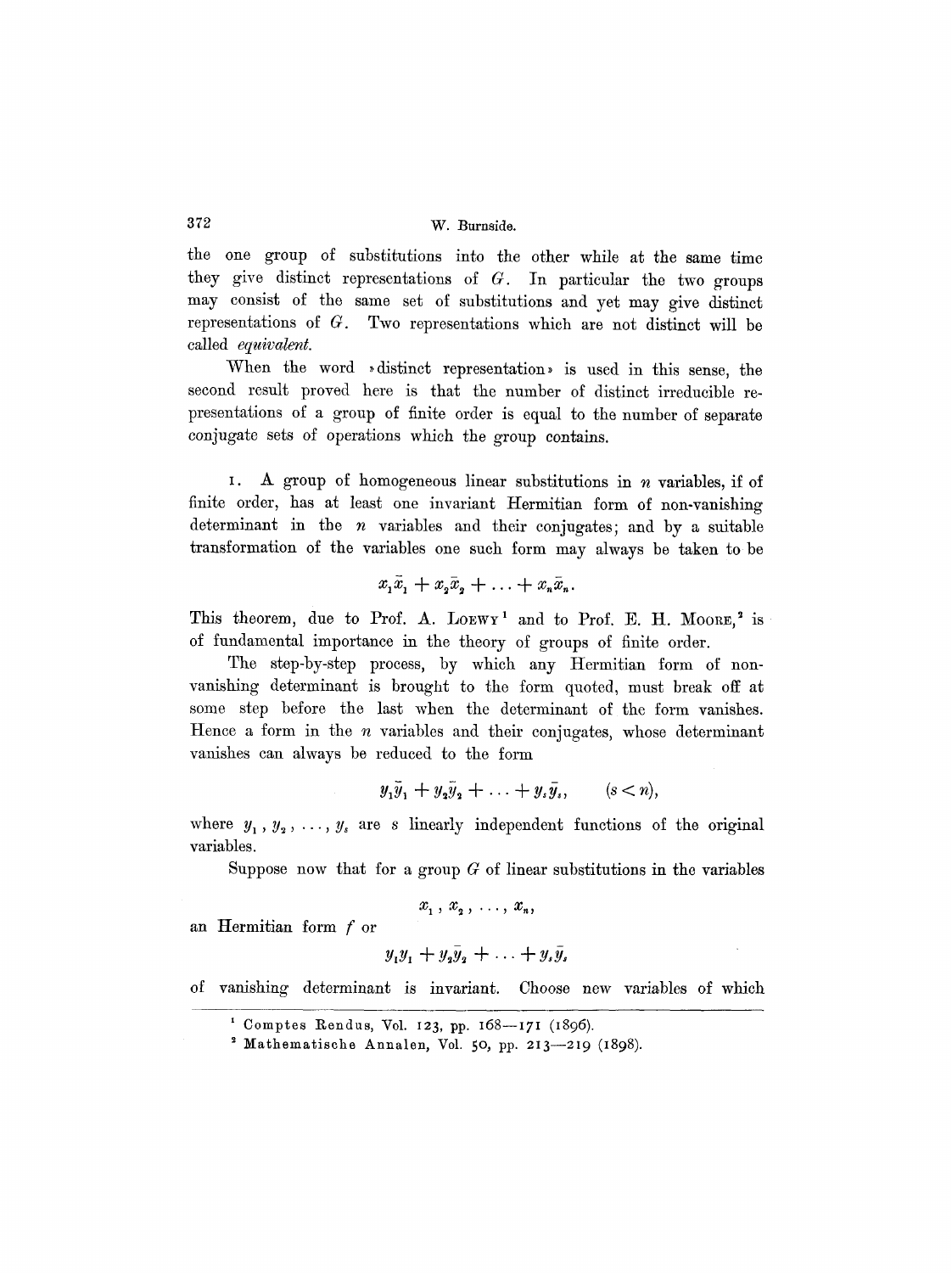On the reduction of a group of homogeneous linear substitutions of finite order. 373  $y_1, y_2, \ldots, y_s$  are the first s; and in these variables, let the substitutions of the group be

$$
y'_{i} = \sum_{j=1}^{j=n} \alpha_{ijk} y_{j},
$$
  
(k = 1, 2, ..., N), (i=1,2,...,n)

where  $N$  is the order of the group, and the different operations correspond to different values of the suffix  $k$ .

For any substitution of the group  $f$  becomes

$$
\sum_{i=1}^{i=s}\bigg(\sum_j\alpha_{ijk}y_j\bigg)\bigg(\sum_j\overline{\alpha}_{ijk}\overline{y}_j\bigg).
$$

The coefficient of  $y_j \tilde{y}_j$  in this is

$$
\sum_{i=1}^{i=s} \alpha_{ijk} \, \bar{\alpha}_{ijk},
$$

and if  $j > s$ , this is zero. Hence

 $\alpha_{ijk} = \circ$ ,

if

*j>s.* 

Every operation of the group therefore transforms  $y_1, y_2, \ldots, y_s$  among themselves. If then a group of linear substitutions in  $n$  variables, of finite order, has an invariant form of zero determinant, the group is reducible.

Suppose now that the operations of a group  $G$  of finite order in  $r+s$  variables are of the form

$$
x'_{u} = \sum_{v=1}^{v=r} \alpha_{uvk} x_{v},
$$
  
\n
$$
y=r
$$

$$
x'_{r+u} = \sum_{v=1}^{r-1} \beta_{uvk} x_v + \sum_{w=1}^{u-1} \gamma_{uvk} x_{r+w}, \qquad (u=1,2,...,s)
$$

so that the symbols  $x_1, x_2, \ldots, x_r$  are transformed among themselves by every operation of the group. The equations

$$
x'_{r+u} = \sum_{w=1}^{w=s} \gamma_{uwk} x_{r+w}, \qquad (u=1,2,...,s)
$$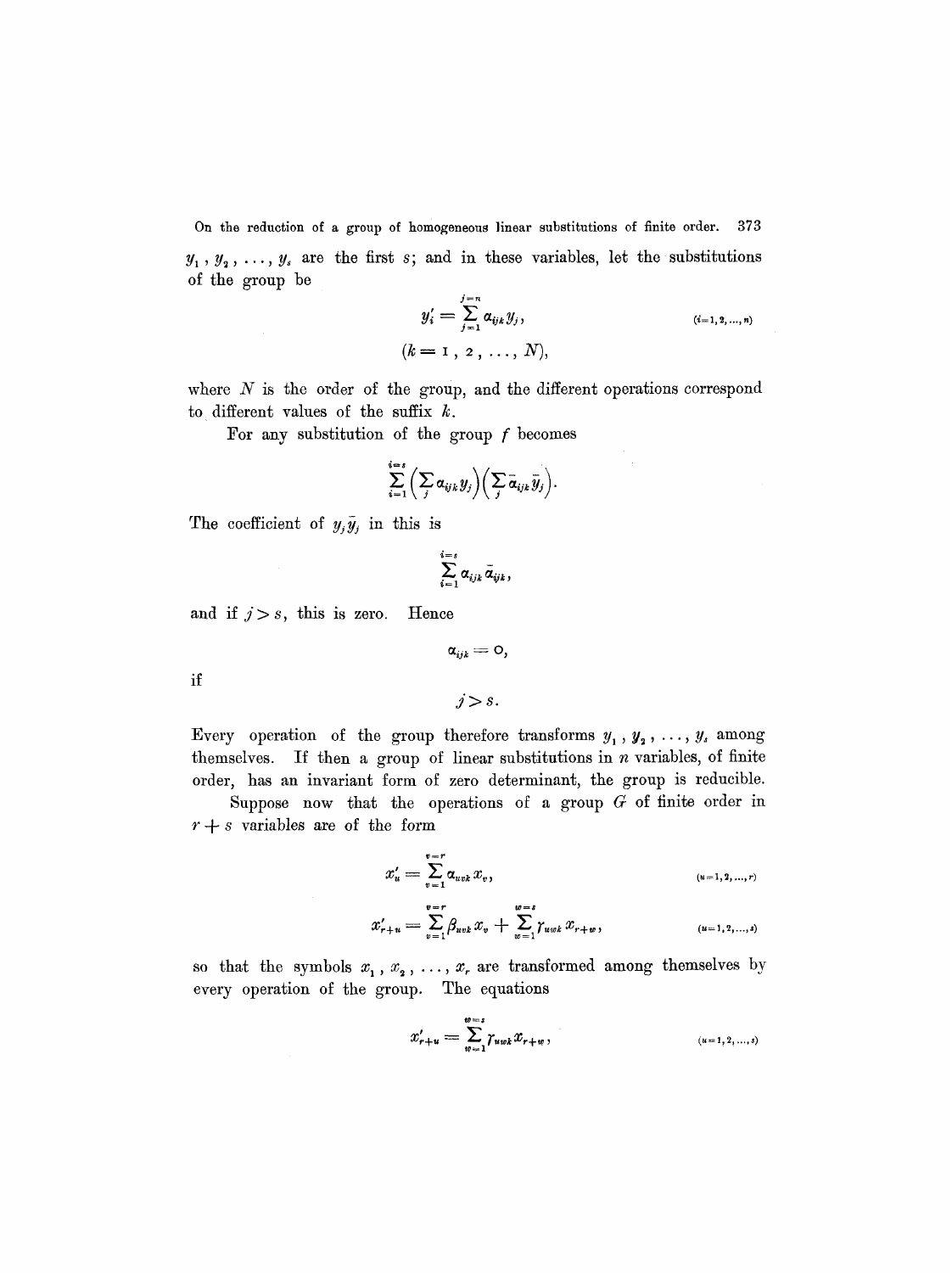constitute a group of finite order, with which the given group is isomorphic; as also do the equations

$$
x'_{u} = \sum_{v=1}^{v=r} \alpha_{uvk} x_{v}.
$$
 (u=1,2,...,r)

Suppose further that both these groups are irreducible; and that the latter has been so transformed, if necessary, that

$$
x_1\overline{x}_1+x_2\overline{x}_2+\ldots+x_r\overline{x}_r=f'
$$

is an invariant IIermitian form for it; the same transformation of the first r x's being carried out also in the last s equations of  $G$ .

Let now

$$
f = \sum a_{ij} x_i \bar{x}_j
$$

be an invariant positive Hermitian form, of non-vanishing determinant, of  $G$ . If  $\alpha$  and  $\beta$  are arbitrary constants, each of the set of forms

 $\alpha f + \beta f'$ 

is invariant for  $G$ . If  $D$  is the determinant of  $f$ , the determinant of  $af + \beta f'$  is

$$
\alpha^n D + \alpha^{n-1} \beta \Big( \frac{\partial D}{\partial a_{11}} + \frac{\partial D}{\partial a_{22}} + \ldots + \frac{\partial D}{\partial a_{rr}} \Big) + \ldots
$$

Now  $\frac{\partial D}{\partial a_{11}}$  is the determinant of the form that results from f on making  $x<sub>1</sub>$  zero. This is a positive form of non-vanishing determinant in the remaining  $n-1$  symbols and their conjugates, and its determinant therefore is a positive (non-zero) number. Hence the coefficient of  $a^{n-1}\beta$  in the determinant of  $af + \beta f'$  is different from zero, and therefore the determinant must vanish, when  $\beta$  is suitably chosen, for some finite value of  $\alpha$ .

It follows that  $f'$  is not the only Hermitian form of vanishing determinant which is invariant for  $G$ ; or in order words, the set of symbols  $x_1, x_2, \ldots, x_r$  is not the only set, less than  $r + s$ , which are transformed among themselves by every operation of the group. By hypothesis the substitutions on the first  $r \, x$ 's form an irreducible group, and therefore the other set of symbols which are transformed among themselves cannot be functions of the first  $r \dot{x}$  alone. Let

$$
y_1 = \sum_{i=1}^{i=r+s} b_i x_i
$$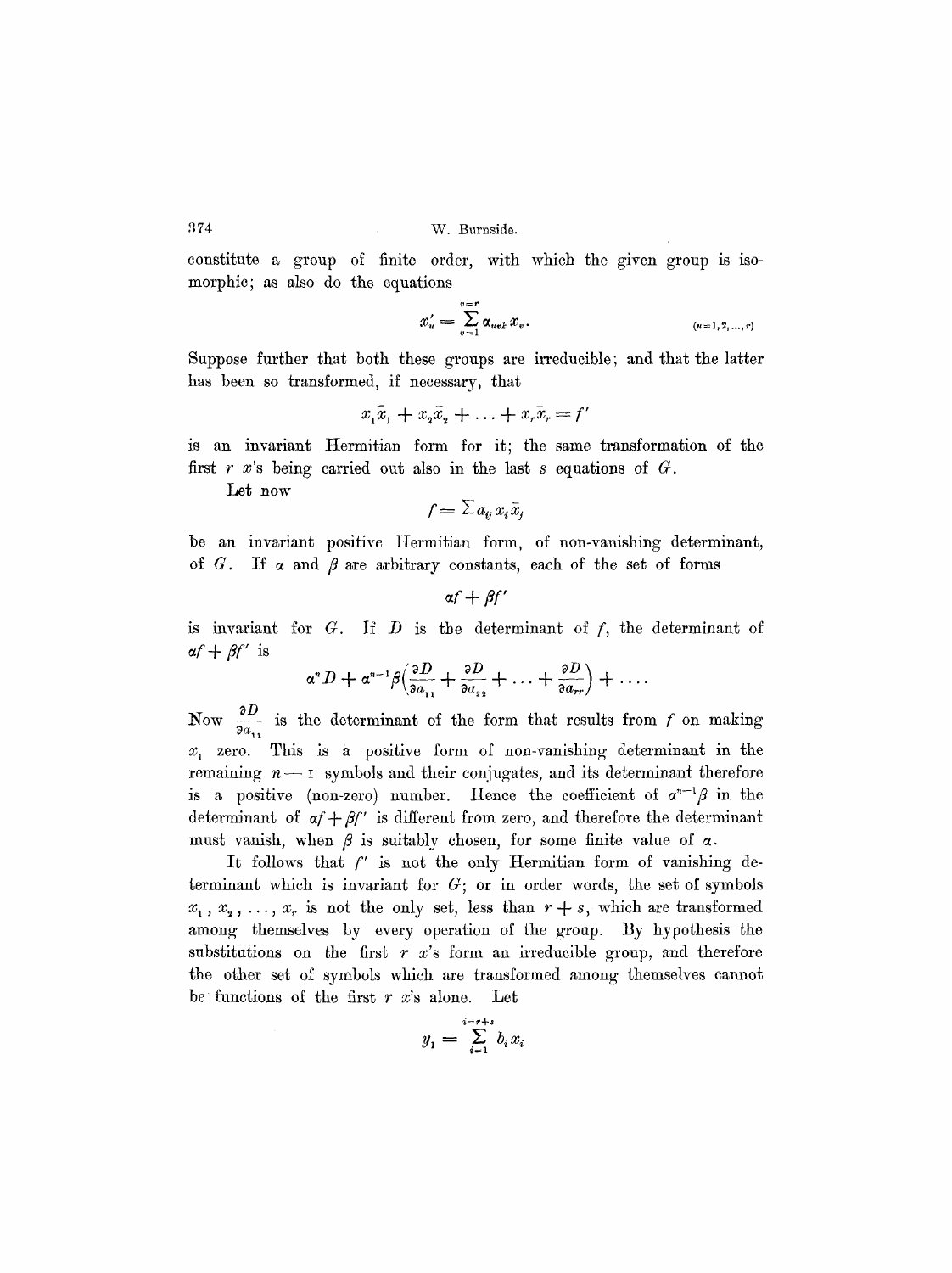On the reduction of a group of homogeneous linear substitutions of finite order. 375 be one symbol of the set. Since by hypothesis the equations

$$
x'_{r+u} = \sum_{w=1}^{w=s} \gamma_{uwk} x_{r+w}, \qquad (u=1,2,...,s)
$$

constitute an irreducible group, the functions that arise from  $y_1$  by the substitutions of  $G$ , when considered as functions of the last  $s$   $x$ 's alone, must be s linearly independant functions. If, on the other hand, more than s linearly independent functions of all the x's so arise, the last s  $x$ 's could be eliminated among them, and a linear function of the first  $r$  $x$ 's expressed in terms of the  $y$ 's. Since the substitutions on the first  $r$  $x$ 's form an irreducible group, this would mean that the set of  $y$ 's contained  $r + s$  independent functions, which is not the case. Hence just s linearly independent functions

$$
y_1, y_2, \ldots, y_s
$$

arise from  $y_1$  by the substitutions of the group; and this set of functions are transformed among themselves by every operation of the group. Moreover the last s  $x$ 's can be expressed in terms of the  $y$ 's and the first  $r \, x$ 's.

By a suitable choice of new variables for the last  $s$   $x$ 's, the equations of G can therefore be given a form in which the variables are divided into two sets, of  $r$  and  $s$ , those of each set being transformed among themselves by the group.

Let G now be any group of linear substitutions, of finite order, in *n* variables. If G is reducible it must be possible to find a set of  $n'$   $(< n)$ linear functions of the variables which are transformed among themselves by every operation of  $G$ . If the group in the  $n'$  variables is reducible the process may be repeated. At last a set of, say  $n_1$ , linear functions of the original variables must be arrived at such that the group in these variables is irreducible. Take these  $n_1$  functions for the first  $n_1$  of a set of new variables. Then every operation of the group has the form

$$
x'_{u} = \sum_{v=1}^{v=n_{1}} \alpha_{uvk} x_{v}, \qquad (u=1,2,...,n_{1})
$$
  

$$
x'_{n_{1}+u} = \sum_{v=1}^{v=n_{1}} \beta_{uvk} x_{v} + \sum_{w=1}^{w=n_{1}-n_{1}} \gamma_{uwk} x_{n_{1}+w}. \qquad (u=1,2,...,n_{1})
$$

The last  $n-n_1$  equations still define a group of finite order  $G'$ , iso-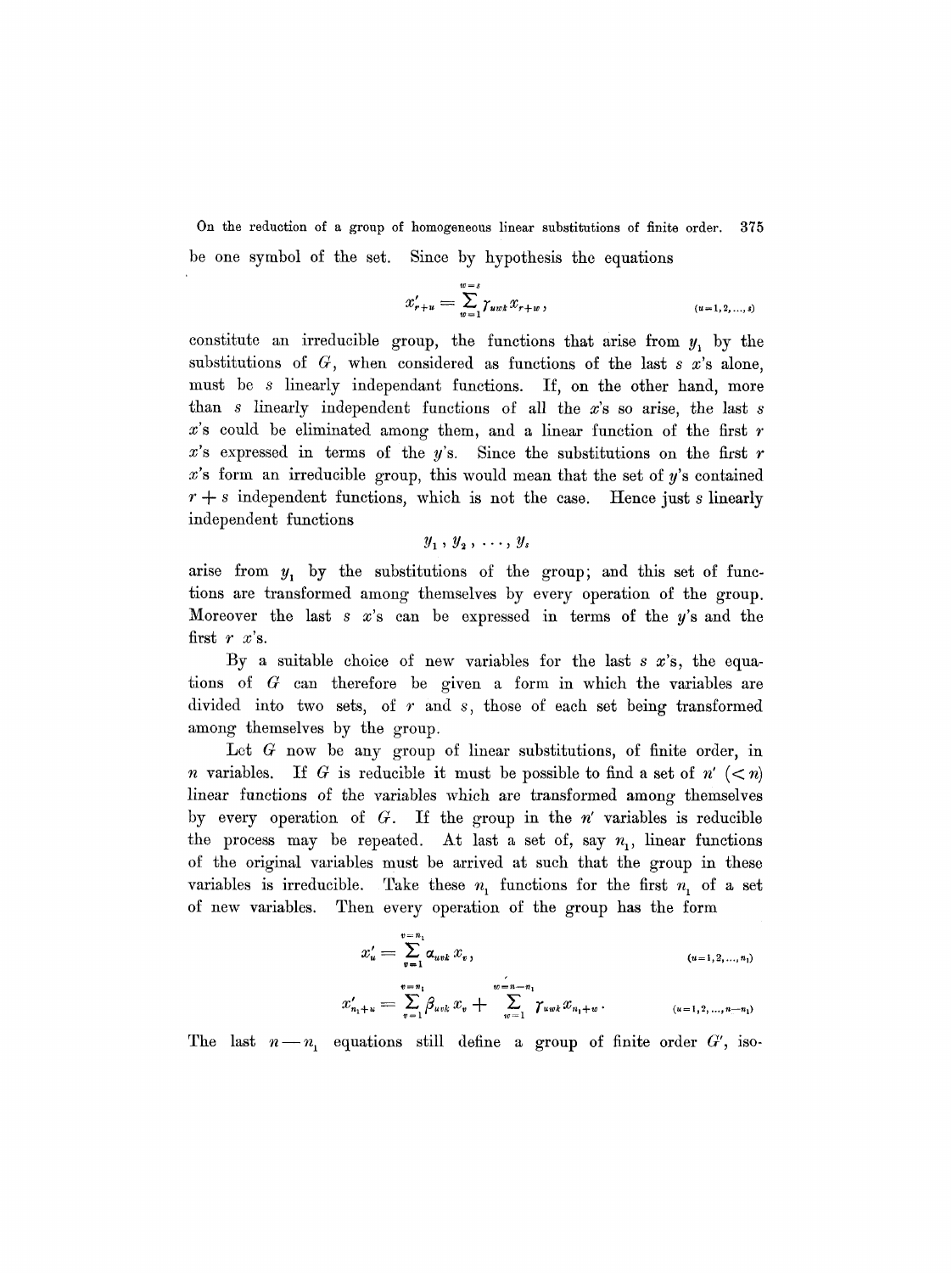morphic with G, when in them  $x_1, x_2, \ldots, x_{n_1}$  are made zero. If this group is reducible, a set of  $n_2$  linear functions of  $x_{n_1+1}, x_{n_1+2}, \ldots, x_n$  may be found such that they are transformed among themselves by every operation of G', while the group of substitutions in these  $n<sub>2</sub>$  variables is irreducible. If these linear functions are represented by

$$
y_1, y_2, \ldots, y_{n_2}
$$

and are taken for new variables, the substitutions of  $G$  may be written in the form

$$
x'_{u} = \sum_{v=1}^{v=n_1} \alpha_{uvk} x_{v},
$$
  
\n
$$
y'_{u} = \sum_{v=1}^{v=n_1} \beta_{uvk} x_{v} + \sum_{v=1}^{v=n_2} \gamma_{uvk} y_{v},
$$
  
\n
$$
(u=1,2,...,n_1)
$$
  
\n
$$
(u=1,2,...,n_2)
$$

$$
x'_{n_1+n_2+u} = f(x, y) + \sum_{w=1}^{w=n-n_1-n_2} \delta_{uvk} x_{u_1+u_2+w}, \qquad (u=1, 2, ..., n-n_1-n_2)
$$

where  $f(x, y)$  represents a linear function of  $x_1, x_2, ..., x_{n_1}, y_1, y_2, ..., y_{n_2}$ .

Here again the last  $n - n_1 - n_2$  equations still define a group of finite order G", isomorphic with G, when in them  $x_1, x_2, \ldots, x_{n_1}, y_1, y_2, \ldots, y_{n_2}$ are made zero. If G" is reducible the same process may be repeated, till an irreducible group is arrived at for the group that remains when all preceding sets of variables are made zero. Let the third set of variables thus introduced be denoted by

$$
z_1, z_2, \ldots, z_{n_3},
$$

and so on till all the variables are accounted for.

Consider now the group that has been called  $G'$ , so far as it affects the  $y$ 's and the  $z$ 's. (This is equivalent to supposing that the variables are divided by the above process into three sets, but it will be seen that the argument will apply equally well whatever the number of sets.) By the result of the previous paragraph the z's may be replaced by linear functions of themselves and the  $y$ 's, so that the equations of  $G'$  have the form

$$
y'_{u} = \sum_{v=1}^{v=n_2} \gamma_{uvk} y_{v},
$$
  
\n
$$
\zeta'_{u} = \sum_{v=1}^{v=n_3} \delta'_{uvk} \zeta_{v}.
$$
  
\n
$$
(u=1,2,...,n_3)
$$
  
\n
$$
(u=1,2,...,n_3)
$$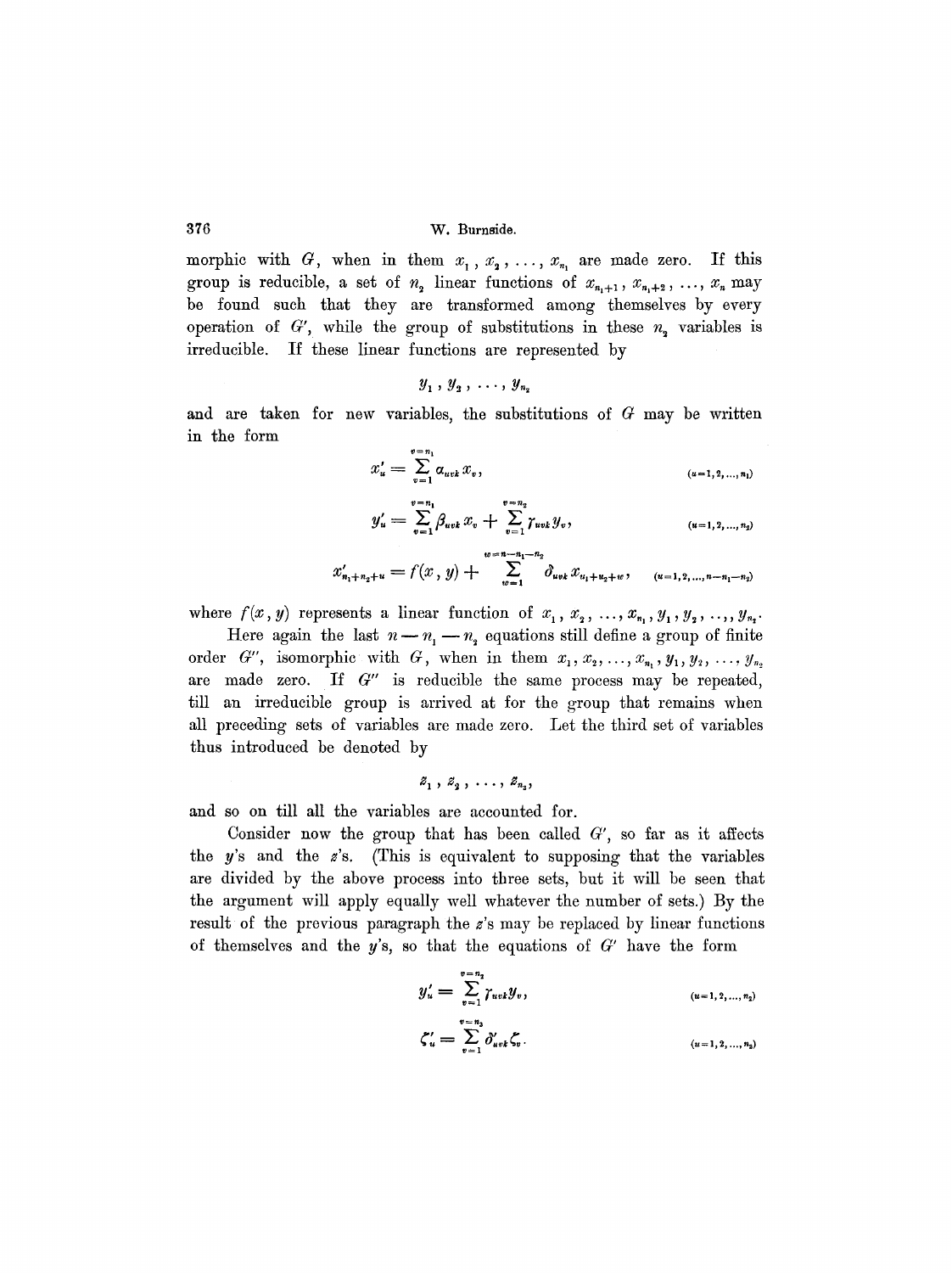On the reduction of a group of homogeneous linear substitutions of finite order. 377 With the x's, y's and  $\zeta$ 's as variables the equations of G take the form

$$
x'_{u} = \sum_{v=1}^{v=n_1} \alpha_{u\bullet k} x_v, \qquad (u=1,2,...,n_1)
$$

$$
y'_{u} = \sum_{v=1}^{v=n_1} \beta_{uvk} x_v + \sum_{v=1}^{v=n_2} \gamma_{uvk} y_v, \qquad (u=1,2,...,n_2)
$$

$$
\zeta_u' = \sum_{v=1}^{v=n_1} \varepsilon_{uvk} x_v + \sum_{v=1}^{v=n_3} \delta_{uvk}' \zeta_v.
$$
 (u=1,2,...,n<sub>3</sub>)

A second precisely similar application of the result of the previous paragraph, enables us to replace the y's by  $n<sub>2</sub>$  linear functions of themselves and the x's, and the  $\zeta$ 's by  $n<sub>s</sub>$  linear functions of themselves and the x's, so that with these new variables, the variables of each set are transformed among themselves by every operation of the group. Hence:

*Theorem.* If a group of homogeneous linear substitutions, of finite order, is reducible, new variables may be chosen so that (I) the variables fall into sets, those of each set being transformed among themselves by every operation of the group, while (n) the group of linear substitutions in each separate set is irreducible.

2. If a group of linear substitutions of finite order has two distinct invariant Hermitian forms f and f' then every form of the set  $\alpha f + \beta f'$ is invariant. Now  $\alpha$  and  $\beta$  may be chosen so that the determinant of  $af + \beta f'$  is zero without the form being identically zero; and the group is then, as shewn in  $\S$  1, reducible. An irreducible group has therefore only one invariant Hermitian form.

Suppose now that when a group  $G$  has been completely reduced, the two sets of variables

$$
x_1, x_2, \ldots, x_r,
$$
  

$$
y_1, y_2, \ldots, y_s,
$$
  

$$
(r \n\Rightarrow s),
$$

are transformed, each among themselves, irreducibly. Let f be an invariant Hermitian form in these  $r + s$  variables of non-vanishing determinant. When in f we make  $y_1=y_2=\ldots=y_s=0,$  f must reduce to a Hermitian form  $f_1$  in the x's, invariant for the transformation of the x's; and Acta mathematica. 28. Imprimé le 23 avril 1904. **48**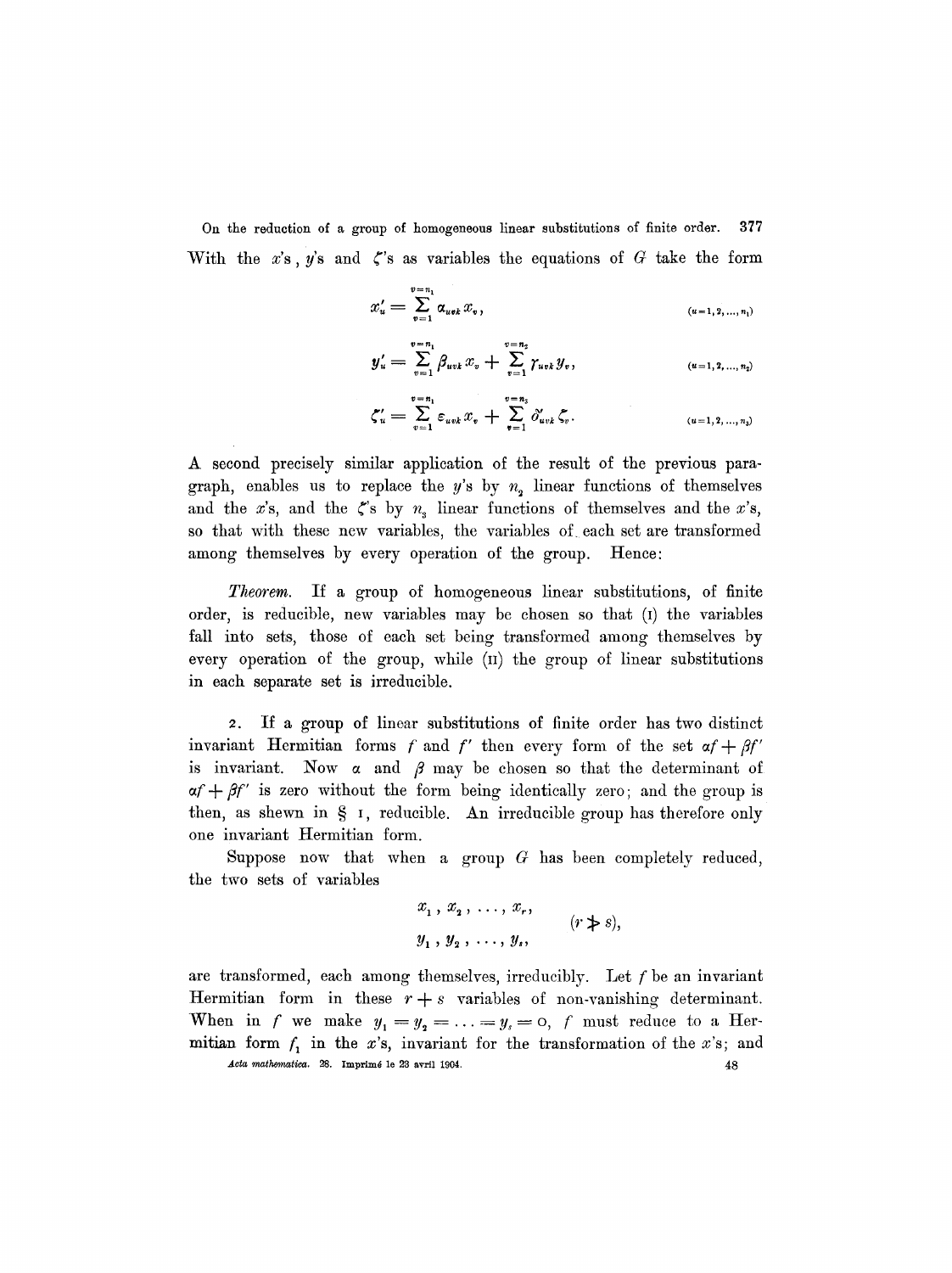therefore of non-vanishing determinant in the  $r$  variables and their conjugates. Hence f may be expressed in the form

$$
\xi_1\overline{\xi}_1+\xi_2\overline{\xi}_2+\ldots+\xi_r\overline{\xi}_r+f',
$$

where

$$
\xi_i = X_i + Y_i;
$$

 $X_1, X_2, \ldots, X_r$  are r linearly independent functions of the x's;  $Y_1$ ,  $Y_2, \ldots, Y_r$  are r linear functions of the y's; and f' is a form in the y's alone, of non-vanishing determinant as regards them. Since the y's are transformed among themselves by the group, there must be a Hermitian form  $f''$  in the y's alone which is invariant. Hence

$$
\alpha(\xi_1\overline{\xi}_1+\xi_2\overline{\xi}_2+\ldots+\xi_r\overline{\xi}_r)+\alpha f'+\beta f''
$$

is invariant for the group. Now, since the determinant of *f",* regarded as a form in the y's alone, is not zero, a non-zero value of  $\alpha$  may be found so that the determinant of  $af' + ff''$ , regarded as a form in the y's alone, and therefore of  $af + ff''$ , regarded as a forme in the x's and y's, vanishes. For this value  $af' + \beta f''$  must vanish identically; since  $\xi_1, \xi_2, ..., \xi_r$ are linearly independent as regards the  $x$ 's, while the  $y$ 's are transformed irreducibly among themselves. Hence  $\xi_1, \xi_2, ..., \xi_r$  are transformed among themselves by every operation of the group. It follows that

and

$$
X_1, X_2, \ldots, X_r
$$

 $Y_1, Y_2, \ldots, Y_r$ 

undergo, each set among themselves, the same substitution for every operation of the group. If  $r < s$ , this is impossible since the group in the y's is irreducible. If  $r=s$ , it must be possible to transform<sup>\*</sup><sub>\*</sub>the group of the  $y$ 's, so that for each operation of the group the  $x$ 's and  $y$ 's undergo the same substitution.

The form f can therefore only have terms containing the product of an  $x$  by a  $y$ , when the number of  $x$ 's and  $y$ 's are equal, while the group in one set can be so transformed that the substitutions in the two sets, corresponding to each operation of the group, are identical.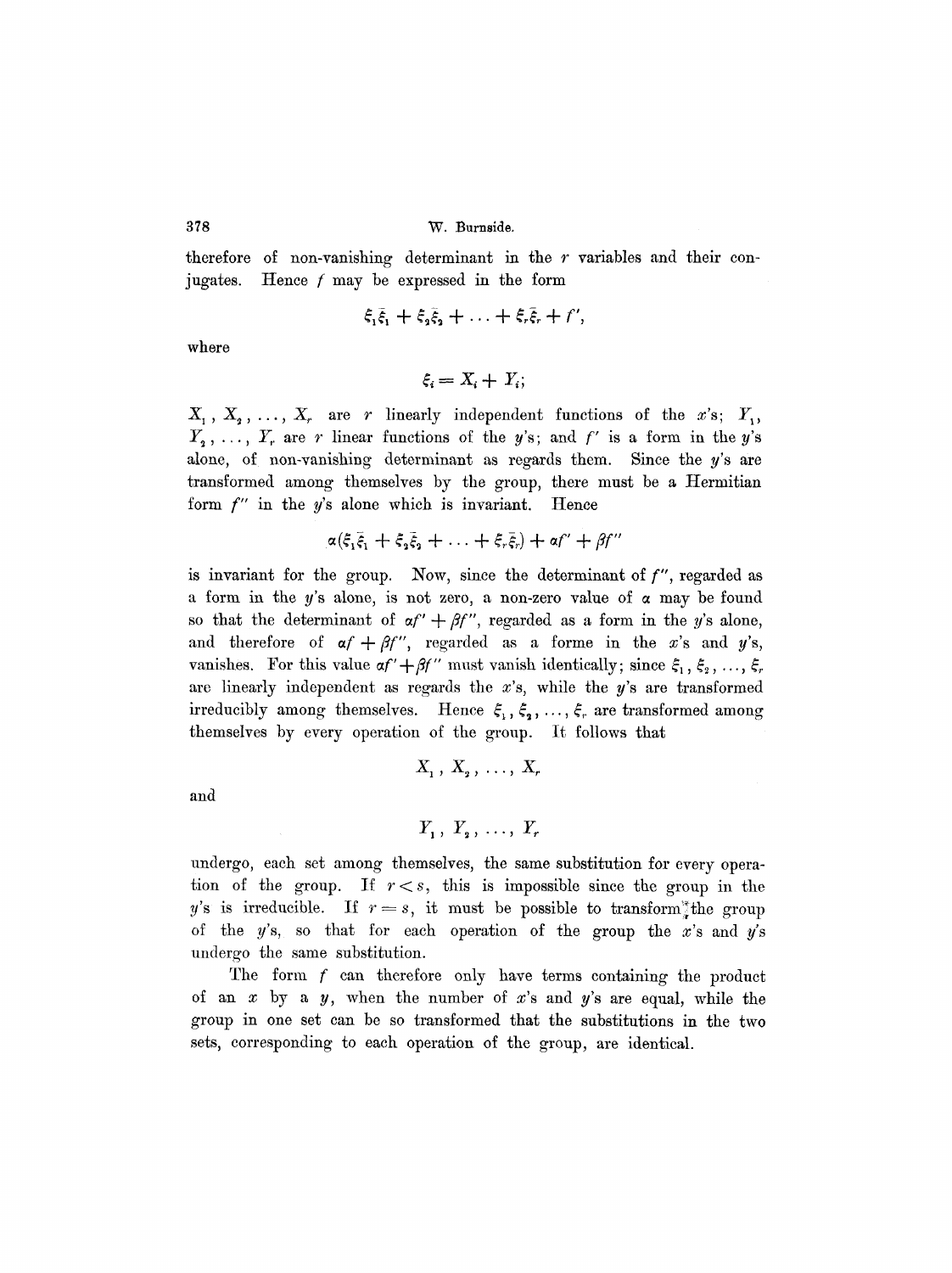Suppose next that in the completely reduced form of  $G$ , there are just s sets of r variables each

$$
x_{i_1}, x_{i_2}, \ldots, x_{i_r},
$$
  

$$
(i = 1, 2, \ldots, s)
$$

such that (I) the variables of each set are transformed irreducibly among themselves, and (II) the group in each set can be so transformed that the substitution on its variables, corresponding to each operation of  $G<sub>1</sub>$  is identical with the corresponding substitution on the variables of the first set.

Let these transformations be carried ont, and further transform all the sets, if necessary, so that for each the invariant Hermifian form is

$$
x_{i1}\overline{x}_{i1}+x_{i2}\overline{x}_{i2}+\ldots+x_{ir}\overline{x}_{ir}.
$$

When thus transformed the operations of the group will give for each set the substitutions

> $q = r$  $x_{ip} = L_{i} u_{pqk} u_{iq}$ ,  $(p=1, 2, ..., r)$  $(k=1, 2, \ldots, N)$ .

Let

$$
f = \sum a_{ip, jq} x_{ip} \bar{x}_{jq}
$$

be an invariant form for the group. On transformation by any operation of the group  $f$  becomes

$$
f'=\sum a_{ip,jq}\sum_{u=1}^{u=r}a_{puk}x_{iu}\sum_{v=1}^{v=r}\bar{\alpha}_{qvk}\bar{x}_{jv}.
$$

Hence

$$
a_{iu,jv} = \sum_{p,q} a_{ip,jq} a_{puk} \overline{a}_{qvk}
$$

for each  $k$ . These relations express that

$$
\sum_{u,v} a_{iu,jv} x_u \bar{x}_v
$$

is an invariant Hermitian form for the group

$$
x'_p = \sum_{q=1}^{q=r} \alpha_{pqk} x_q.
$$
 (p=1,2,...,r)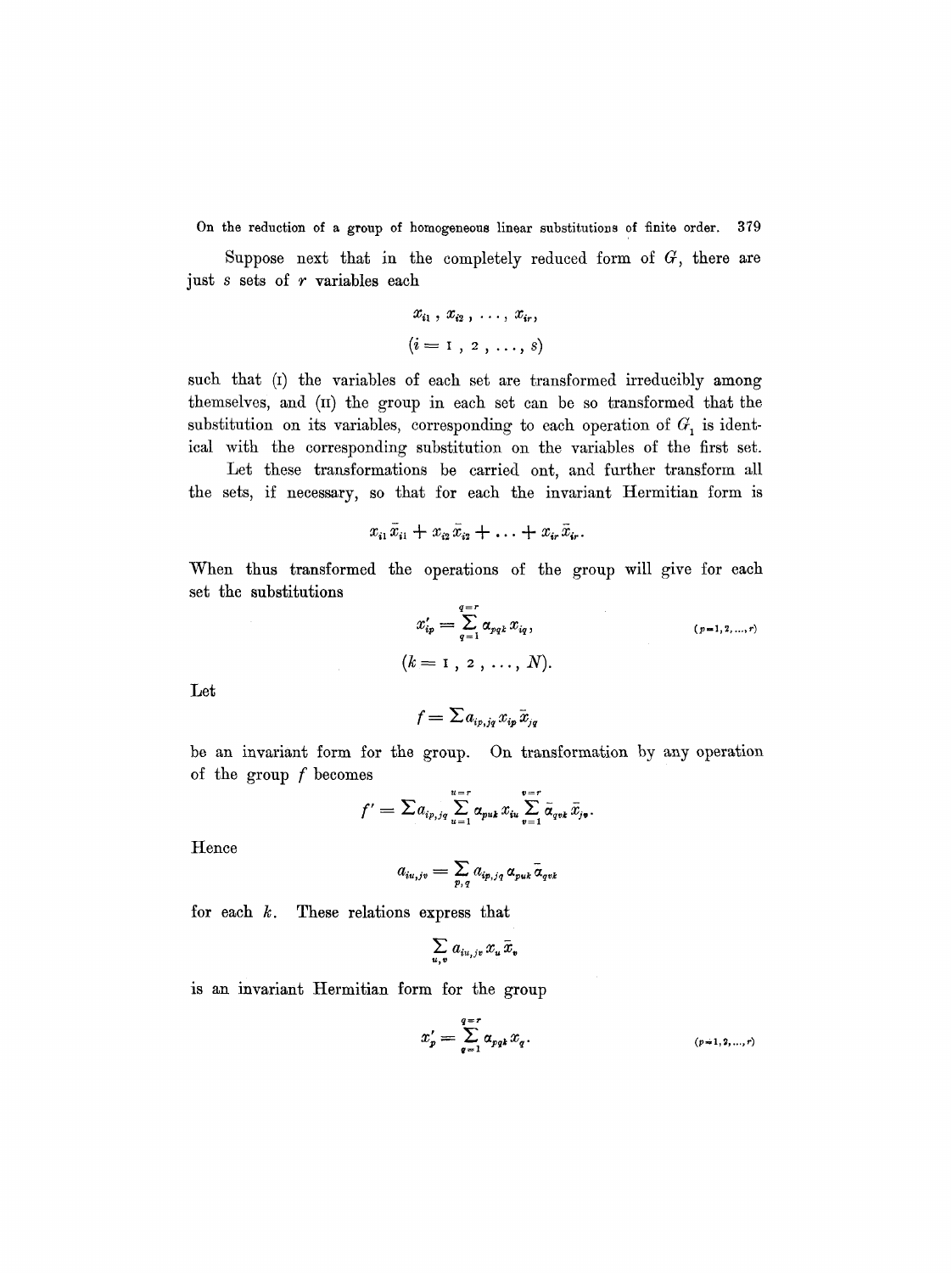But, by supposition, the only invariant form for this group is

$$
x_1\overline{x}_1+x_2\overline{x}_2+\ldots+x_r\overline{x}_r.
$$

**Hence** 

$$
a_{ip,jq} = 0, \quad \text{if} \quad p \neq q
$$

**and** 

$$
a_{ip,jp}=a_{iq,jq},
$$

for all suffixes  $p$  and  $q$ .

If then

$$
a_{ip,jp}=b_{i,j},\qquad
$$

the most general invariant Hermitian form in the *rs* variables is

$$
\sum_{i,j,\,p} b_{i,j}\,x_{ip}\,\bar{x}_{jp}.
$$

This form contains just  $s^2$  arbitrary coefficients; it is in fact a linear combination of the  $s^2$  forms

$$
\sum_{p} x_{ip} \bar{x}_{ip}, \qquad (i=1,2,...,s)
$$
\n
$$
\sum_{p} (x_{ip} \bar{x}_{jp} + \bar{x}_{ip} x_{jp}), \qquad i, j = 1, 2, ..., s
$$
\n
$$
\sum_{p} \sqrt{-1} (x_{ip} \bar{x}_{jp} - \bar{x}_{ip} x_{jp}), \qquad i \neq j
$$

Combining the last two results, the number of linearly independant invariant Hermitian forms which a group possesses is given by the following. statement.

Theorem. If, when a group of finite order has been completely reduced, the variables are divided into  $\nu_1$  sets of  $n_1$  each,  $\nu_2$  sets of  $n_2$ each, ... such that the groups transforming each of the  $\nu_i$  sets of  $n_i$ variables are equivalent to each other, and are distinct from those transforming each of the  $\nu_j$  sets of  $n_j$  variables  $(j \neq i)$ , then the number of linearly independent invariant Hermitian forms for the group is

$$
\nu_1^2+\nu_2^2+\ldots+\nu_i^2+\ldots,
$$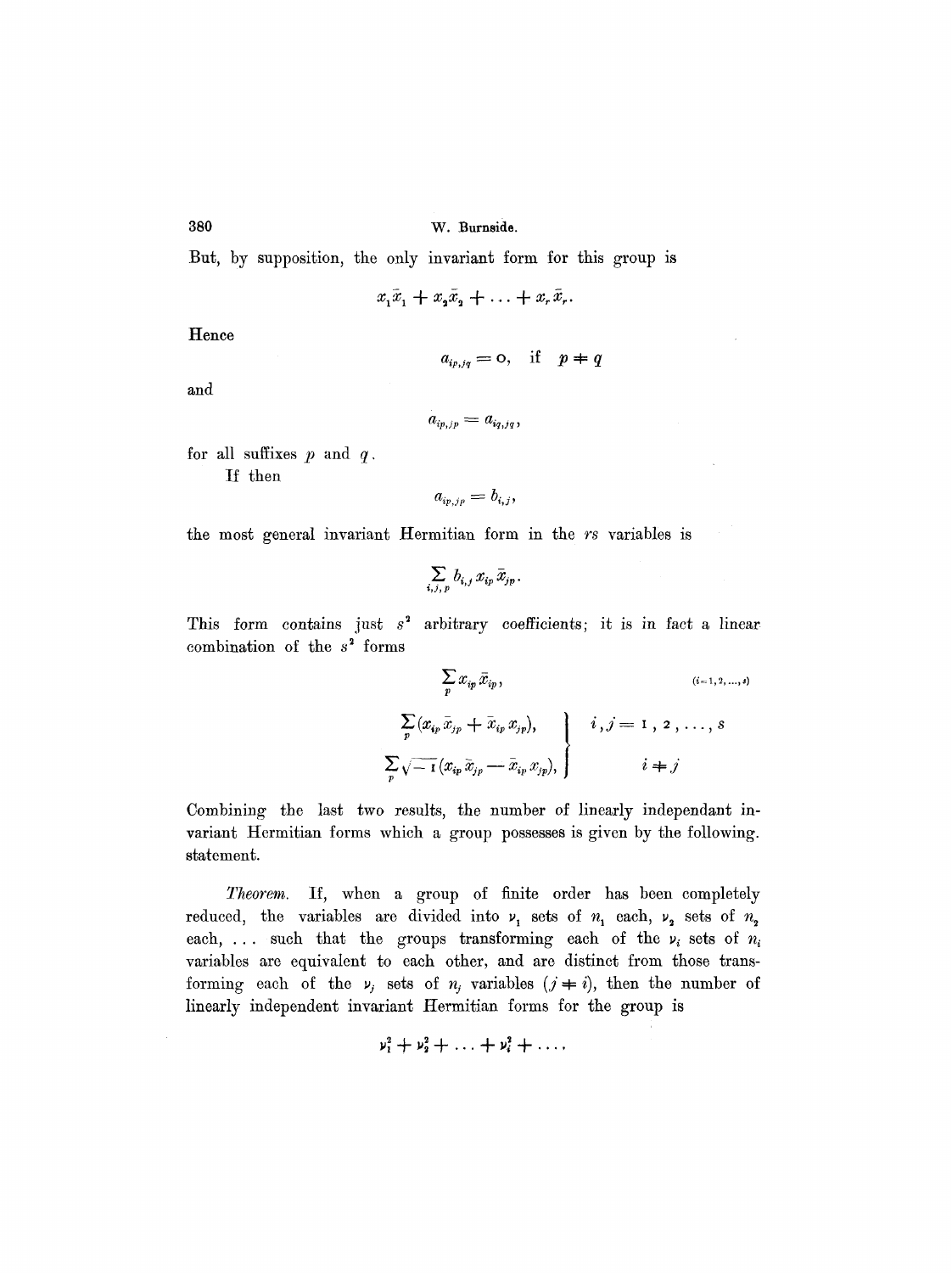3. The nature of the complete reduction of a group  $G$ , of finite order  $N$ , when represented as a group of regular permutations of  $N$ symbols

$$
x_1, x_2, \ldots, x_N
$$

will next be investigated.

Suppose that when the reduction has been completely effected, the variables fall into  $\nu_1$  sets of  $n_1$  each,  $\nu_2$  sets of  $n_3$  each, ...,  $\nu_m$  sets of  $n_m$ each, such that (I) the groups transforming each of the  $\nu_i$  sets of  $n_i$ are equivalent to each other, while (II), if  $j \neq i$  the group of substitutions of one of the  $\nu_i$  sets is distinct from that of one of the  $\nu_i$  sets. The irreducible substitution group in any one of the sets will be spoken of as an *irreducible component* of  $G$ ; and the condition (II) of the preceding sentence will be expressed by saying that the irreducible component given by one of the  $v_i$  sets is *distinct* from that given by one of the  $v_j$  sets. The number of distinct irreducible components of  $G$ , when represented as a regular permutation group in  $N$  symbols is then denoted by  $m$ .

The only linear function of the  $x$ 's which is invariant for every operation of  $G$  is their sum. This necessarily occurs as one of the sets of variables transformed among themselves in the completely reduced form. Hence we may and shall take

$$
n_{\rm i}=\nu_{\rm i}=1,
$$

the corresponding reduced variable being the sum of the  $x$ 's. Further since the x's can be expressed in terms of the new variables

$$
\sum_{i=1}^{i=m} n_i \nu_i = N.
$$

When  $x_1$  is expressed in terms of the new variables which effect the complete reduction of  $G$ , it will, in respect of the  $\nu$  sets of n each

$$
x_{i1}, x_{i2}, \ldots, x_{in}
$$

$$
(i = 1, 2, \ldots, \nu)
$$

which all undergo the same substitutions, contain the terms

$$
\sum_{i=1}^{i=\nu} (\alpha_1^{(i)} x_{i1} + \alpha_2^{(i)} x_{i2} + \ldots + \alpha_n^{(i)} x_{in}).
$$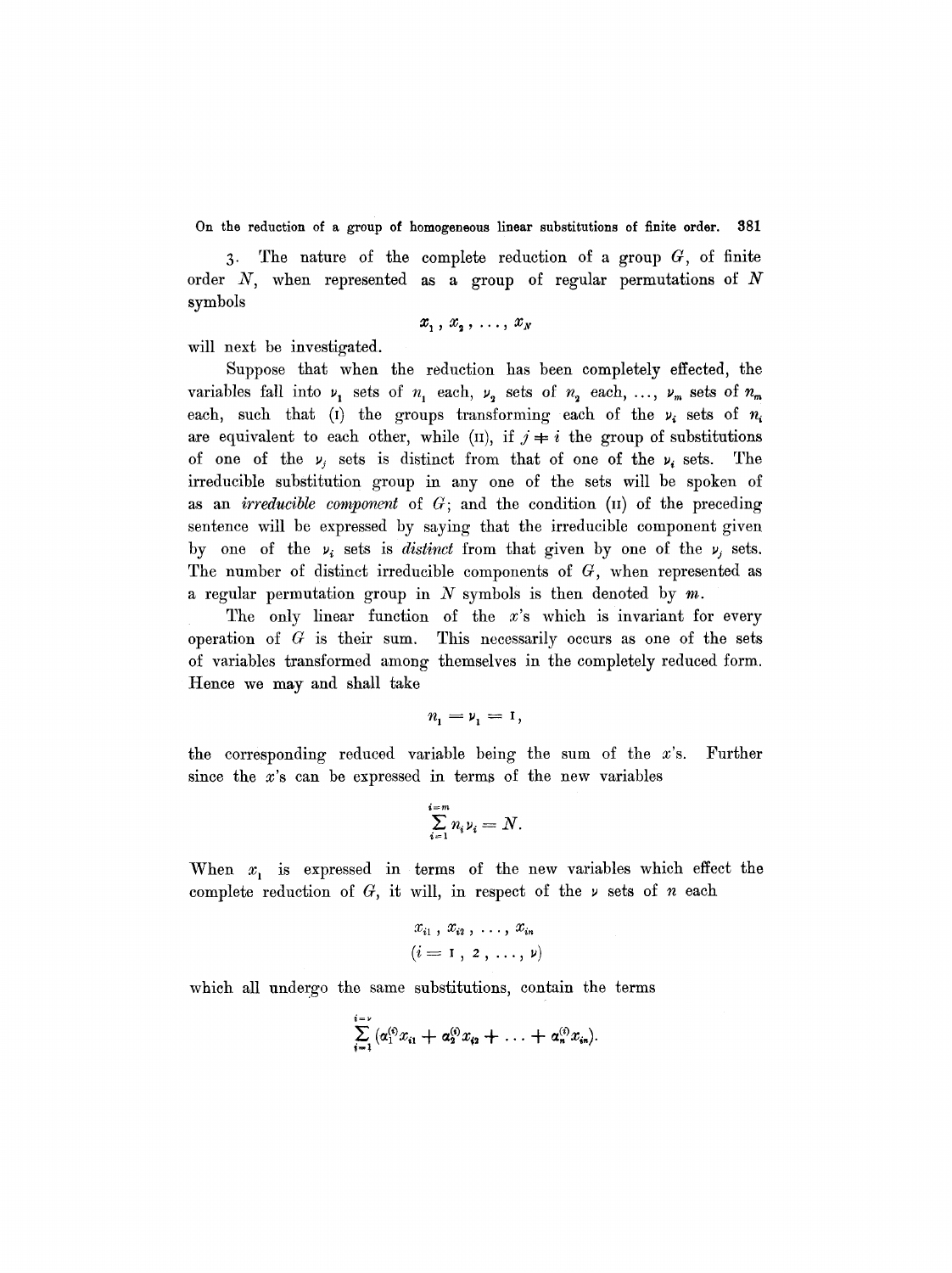If  $\nu$  is greater than *n*, not more than *n* of the linear functions

$$
\alpha_1^{(i)}x_1+\alpha_2^{(i)}x_2+\ldots+\alpha_n^{(i)}x_n
$$

$$
(i=1, 2, \ldots, \nu)
$$

can be linearly independent; and therefore the terms in question can be expressed as the sum of not more than  $n$  linear functions of the form

$$
\alpha_1^{(i)}\xi_{i1} + \alpha_2^{(i)}\xi_{i2} + \ldots + \alpha_n^{(i)}\xi_{in},
$$

 $\sim$ 

where

$$
\xi_{i1} = \sum_j \beta_j^{(i)} x_{j1}, \qquad \xi_{i2} = \sum_j \beta_j^{(i)} x_{j2}, \ \ldots \ , \ \xi_{in} = \sum_j \beta_j^{(i)} x_{jn}.
$$

But for each *i,* 

$$
\xi_{i1},\xi_{i2},\ldots,\xi_{in}
$$

undergo the same substitution as

$$
x_{i1}, x_{i2}, \ldots, x_{in}.
$$

Hence the reduced variables may be chosen so that of the  $\nu$  sets, the *n* sets of  $\xi$ 's form a part. When so chosen, the remaining  $\nu - n$  sets do not appear at all in  $x_1$ ; and therefore do not appear at all in the expressions of any of the original variables. But this is impossible since the N original variables, by supposition independent, would then be expressed in terms of  $N-n(\nu-n)$  reduced variables. Hence no  $\nu$  can be greater than the corresponding  $n$ .

The invariant Hermitian forms of  $G$  are next to be considered. Their number is  $N$ . In fact every invariant Hermitian form for  $G$  will arise on carrying out the permutations of  $G$  in

$$
\sum_{i=1}^{i=N} \alpha_i x_i \sum_{i=1}^{i=n} \overline{\alpha}_i \overline{x}_i,
$$

where the a's are arbitrary coefficients and summing the resulting expressions. There can therefore be no forms linearly independent of those that arise from

$$
x_1\overline{x}_1, x_1\overline{x}_i + \overline{x}_1x_i, \sqrt{-1}(x_1\overline{x}_i - \overline{x}_1x_i)
$$

$$
(i = 2, 3 \ldots, N)
$$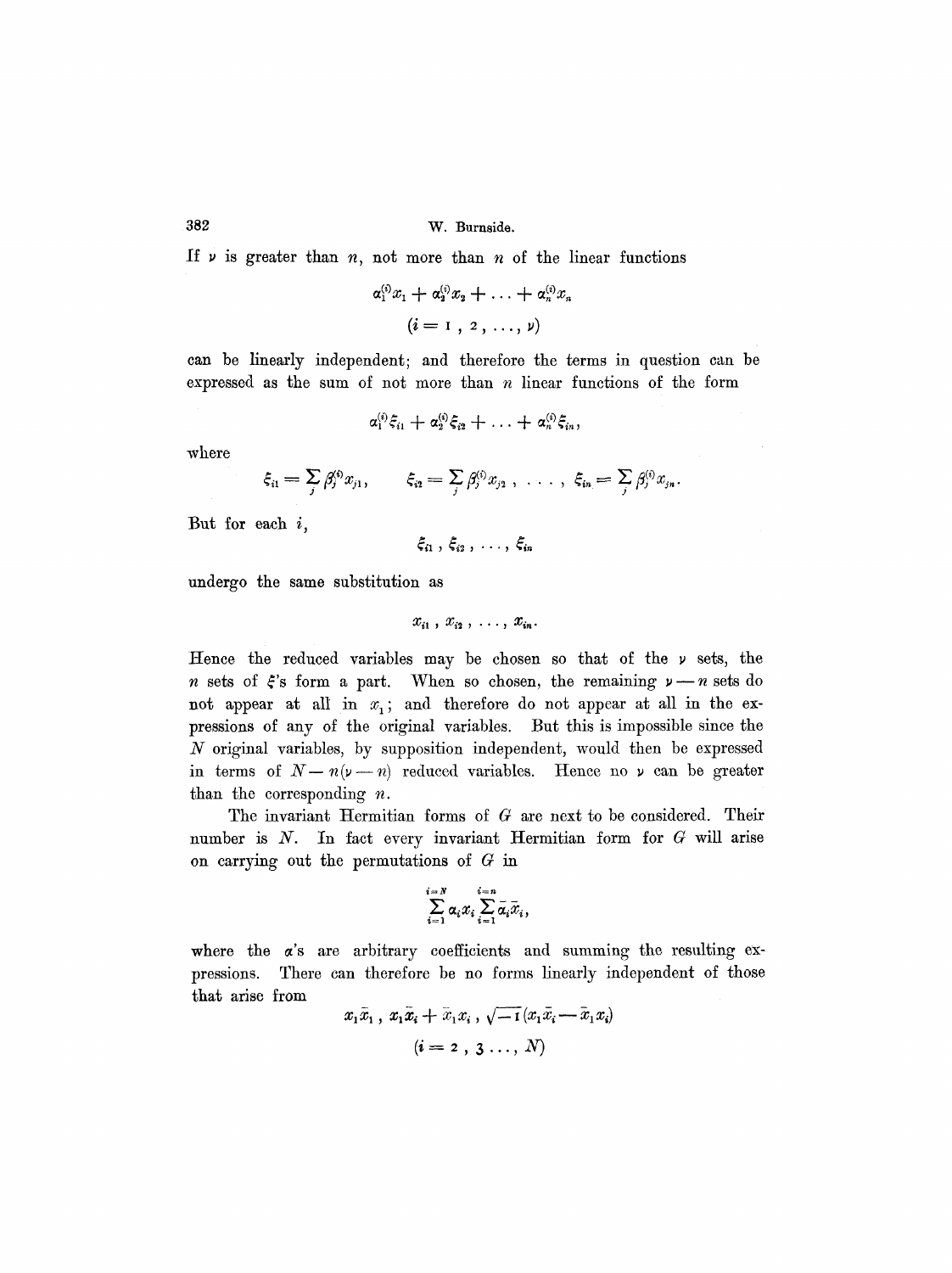as leading terms. If  $G$  contains a permutation which changes  $x<sub>1</sub>$  into  $x_i$  and  $x_i$  into  $x_1$ , the form that arises from  $x_i\overline{x}_i + \overline{x}_i x_i$  is distinct from all the rest, while that which arises from  $\sqrt{-1}(x_1\overline{x}_i-\overline{x}_1x_i)$  is identically zero. If the permutation of  $G$ , which changes  $x_i$  into  $x_1$ , changes  $x_i$  into  $x_j$ , then  $x_i\overline{x}_i + \overline{x}_i x_i$  and  $\sqrt{-1}(x_i\overline{x}_i - \overline{x}_i x_i)$  give rise to the same pair of forms as  $x_1\bar{x}_j + \bar{x}_1x_j$  and  $\sqrt{-1}(x_1\bar{x}_j - \bar{x}_1x_j)$ . The total number of linearly independant Hermitian forms for  $G$  is therefore  $N$ . Now by considering the completely reduced form of  $G$ , it has been shown in  $\S$  2, that this number is  $\sum_{i=1}^k \nu_i^2$ .

Hence

$$
\sum_{i=1}^{i=m} \nu_i^2 = N;
$$

and combining this with

$$
\sum_{i=1}^{i=m} n_i \nu_i = N,
$$

and

 $\nu_i \nightharpoonup n_i$ 

 $\nu_i = n_i$ 

it follows that

for each i. Hence:

*Theorem.* In the completely reduced form of a regular permutation group, the number of times that each distinct irreducible component of the group occurs is equal to the number of variables which it transforms among themselves.

4. Any linear substitution on the original variables which is permutable with every operation of the regular permutation group  $G$  must, when expressed in terms of thereduced variables, transform among themselves for each i, the  $n_i^2$  variables contained in the  $n_i$  sets of  $n_i$  each. This is the consequence of the groups in the different sets being  $\cdot$  distinct. Suppose now that it were possible to form  $n$  independent linear functions

$$
\xi_1, \xi_2, \ldots, \xi_n
$$

$$
x_{i1}, x_{i2}, \ldots, x_{in}
$$

of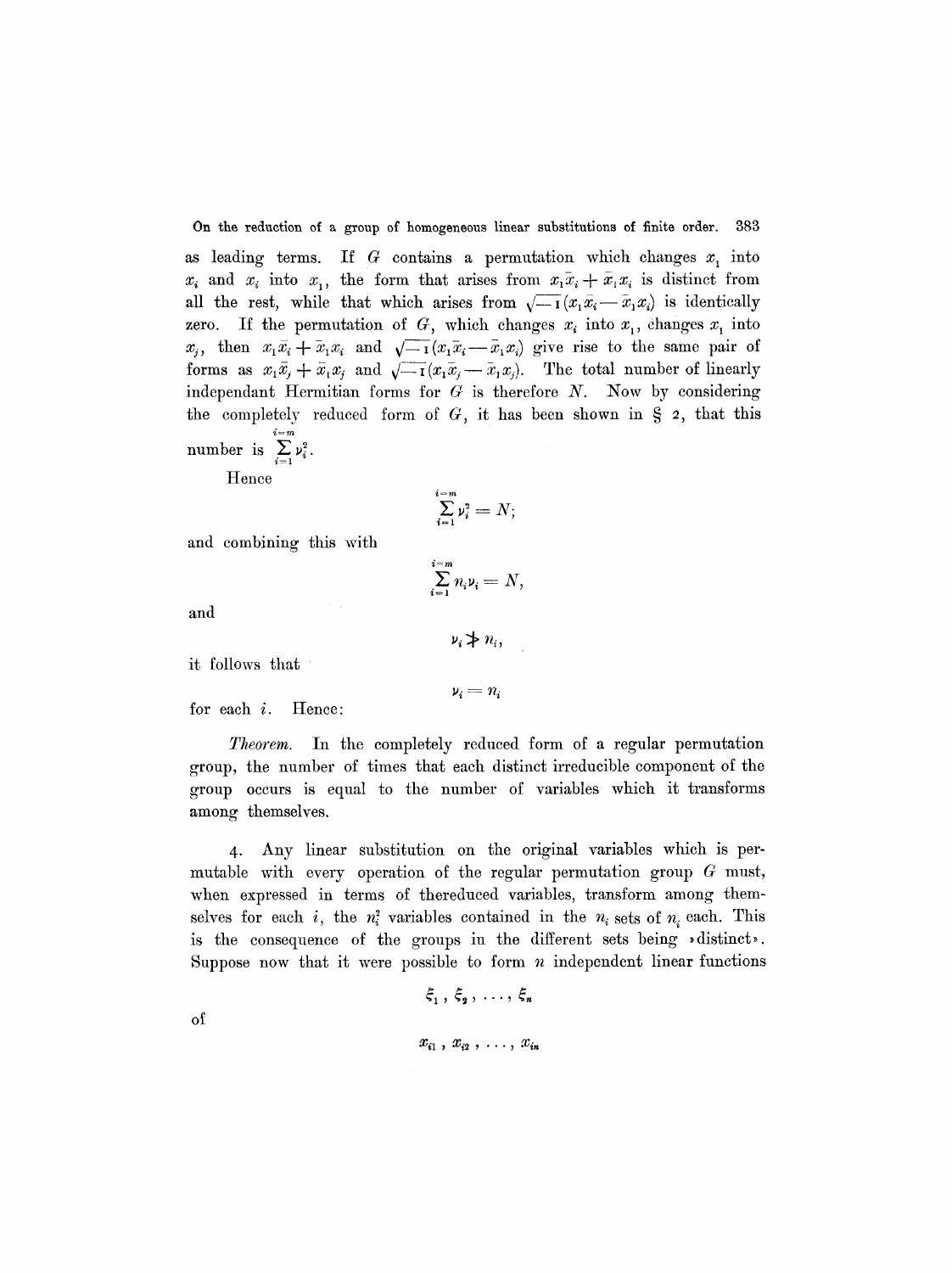such that the symbols in these two lines undergo identical substitutions for each operation of  $G$ . Then

$$
x'_{i1} = \xi_1, \qquad x'_{i2} = \xi_2, \ \ldots \ , \ x'_{i n} = \xi_n,
$$

would be permutable with every operation of the group of linear substitution in

$$
x_{i1}, x_{i2}, \ldots, x_{i n}.
$$

Since this group is irreducible there can be no substitution permutable with every one of its substitutions except

$$
x'_{i1}=\alpha x_{i1}, \qquad x'_{i2}=\alpha x_{i2}, \ldots, x'_{in}=\alpha x_{in}.
$$

Hence the only linear functions of the  $n^2$  variables, of which the set considered is one set of  $n$ , which undergo for every operation of  $G$ , the same substitution as

$$
x_{i1}, x_{i2}, \ldots, x_{in}
$$

are those given by

$$
\sum_i \alpha_i x_{i1} , \sum_i \alpha_i x_{i2} , \ldots , \sum_i \alpha_i x_{i n} .
$$

A substitution which is permutable with every operation of  $G$  must therefore, so far as it affects these  $n^2$  variables, be of the form

$$
x'_{ij} = \sum_{k=1}^{k=n} \alpha_{ik} x_{kj}
$$
  
(*i*, *j* = 1, 2, ..., *n*).

Now it is well known that there is a group  $G'$ , of order  $N$ , of regular permutations in the  $N$  symbols

$$
x_1, x_2, \ldots, x_N,
$$

which is simply isomorphic with  $G$ , while every one of its operations is permutable with every operation of  $G$ . Combining this fact with the previously determined form of any linear substitution which is permutable with every operation of  $G$ , it follows that for the variables in the scheme,

$$
x_{11}, x_{12}, \ldots, x_{1n},
$$
  
\n
$$
x_{21}, x_{22}, \ldots, x_{2n},
$$
  
\n
$$
\ldots \ldots \ldots \ldots
$$
  
\n
$$
x_{n1}, x_{n2}, \ldots, x_{nn},
$$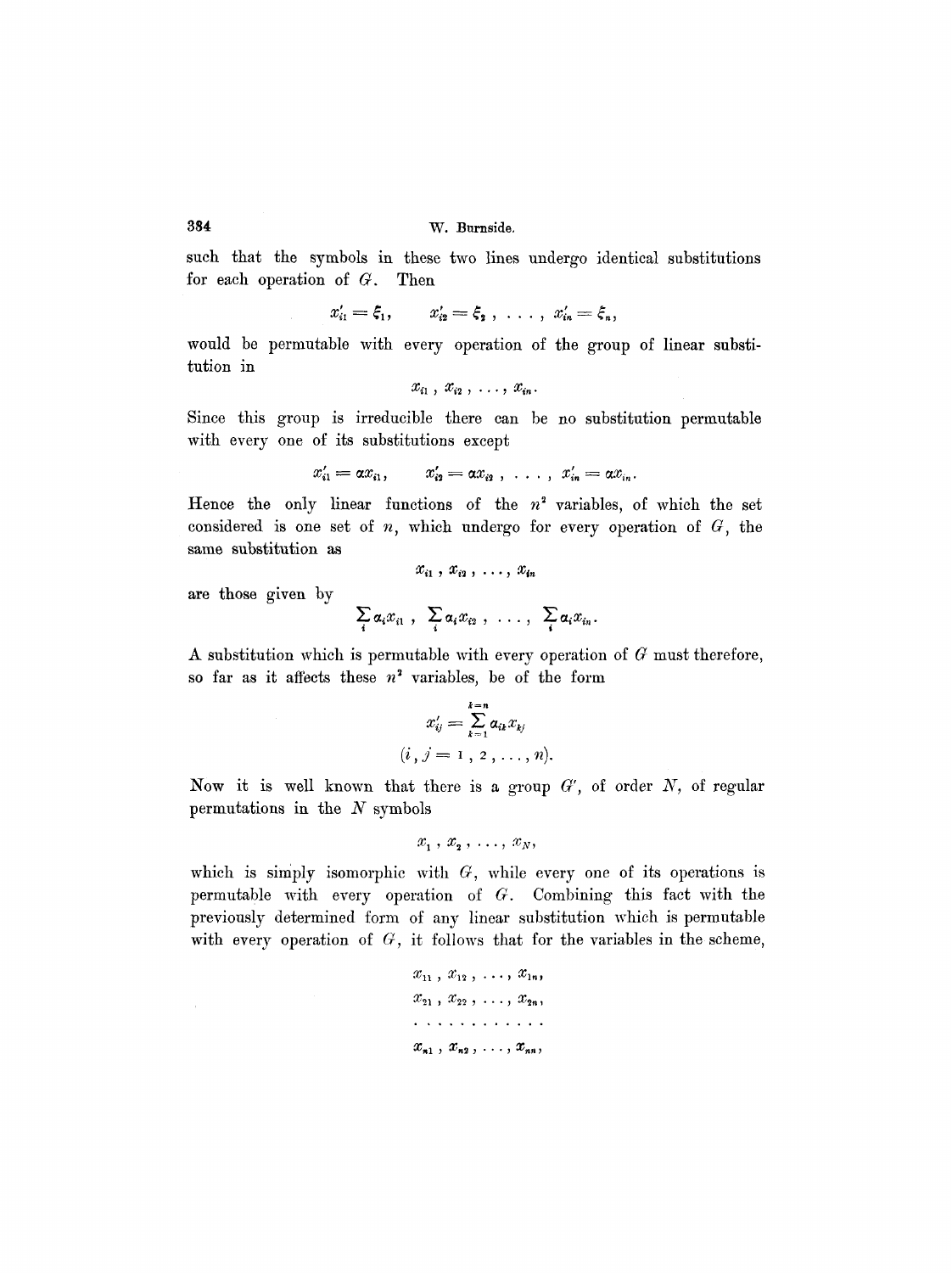$(1)$  every operation of G gives the same transformation of the set of variables in each line;  $(II)$  every operation of G' gives the same transformation of the set of variables in each column, and (III) the group of transformations of the variables in each line corresponding to the operations of G and of the variables in each column corresponding to  $G'$  are both irreducible. From the last result it is an immediate corollary that for the group  $\{G, G'\}$ the  $n^2$  variables undergo an irreducible group of linear substitutions.

The group of permutations  $\{G, G'\}$  therefore, when completely reduced, transforms the N variables among themselves in m sets of  $n_1^2$ ,  $n_2^2$ , ...,  $n_m^2$ each such that the group in each separate set is irreducible and distinct from all the others. Hence there are just  $m$  linearly independent invariant Hermitian forms for  $\{G, G'\}.$ 

The number of such forms can again be determined directly. Suppose that when  $\{G, G'\}$  is represented as a permutation group in the N original variables, the subgroup which leaves  $x_1$  unchanged permutes  $x_i, x_j, \ldots, x_k$ transitively among themselves. Then of the N invariant Hermitian forms of G, those containing the terms  $x_1\overline{x}_i, x_1\overline{x}_j, ..., x_i\overline{x}_k$  will be permuted among themselves by  $\{G, G'\}$ , and their sum only will be invariant for the latter group. The total number of independent invariant forms for  $\{G, G'\}$ is therefore equal to the number of transitive sets in which the subgroup of  $\{G, G'\}$ , which leaves  $x_1$  unchanged, permutes the symbols; including of course  $x<sub>1</sub>$  as one of the sets. This number is known <sup>1</sup> to be equal to the number of distinct sets of conjugate operations contained in  $G$ . Hence:

*Theorem.* When a group G of finite order N, containing m distinct conjugate sets of operations, and represented as a regular permutation group in  $N$  symbols is completely reduced, the number of its distinct irreducible components is m.

5. If there are one or more linear relations among the variables

$$
x_1, x_2, \ldots, x_n
$$

affected by a group of linear homogeneous substitutions, the group must be reducible. Suppose in fact that the variables are connected by just  $t$ independent linear relations

$$
\sum a_i^{(k)} x_i = 0,
$$
  
(k = 1, 2, ..., t).

<sup>&</sup>lt;sup>1</sup> Theory of groups of finite order, p. 146. (Cambridge 1897.) *Aeta mathematica.* 28. Imprimé le 25 avril 1904. **49**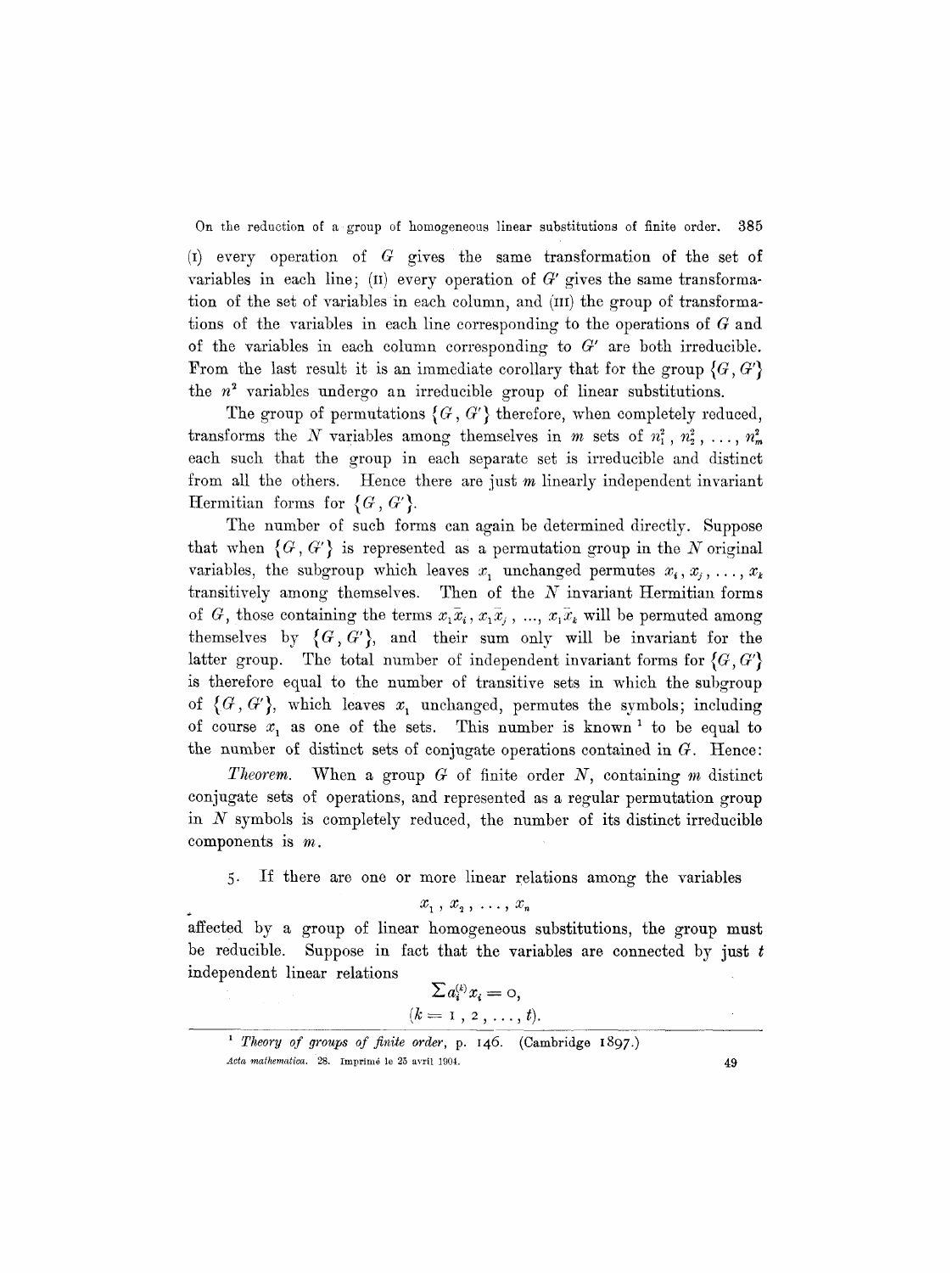Then if

$$
x'_1, x'_2, \ldots, x'_n
$$

are the transformed variables for any operation of the group

$$
\sum a_i^{(k)} x_i' = o
$$

is true, for each  $k$ , in virtue of the preceding relations. Hence if new variables are chosen of which the first  $t$  are defined by

$$
y_k = \sum a_i^{(k)} x_i,
$$
  
(k = 1, 2, ..., t)

the variables

 $y_1$ ,  $y_2$ ,  $\ldots$ ,  $y_t$ 

are transformed among themselves by every operation of the group. For an irreducible group of linear homogeneous substitutions the variables are therefore necessarily independent; the only non-independent set which undergo formally the operations of the group being a set of zeroes.

Suppose now that

$$
x'_{i} = \sum_{j=1}^{j=n} \alpha_{ijk} x_{j},
$$
  
(k = 1, 2, ..., N) (i=1,2,...,n)

is any representation of a group  $G$  of finite order  $N$  as a group of linear substitutions. Let  $y_1$  be any arbitrarily chosen linear function of the x's, and let

$$
y_1, y_2, \ldots, y_N
$$

be the N linear functions that arise from  $y_1$  by the substitutions of the group. When the x's undergo the substitutions of the group, the  $N$  y's undergo the permutations of the regular permutation-group in  $N$  symbols which is always one form of representation of  $G$ . The y's may or may not be linearly independent; in particular cases a number of them, when regarded as functions of the x's, may be actually identical.

Form now from the N y's, the  $n_i$  sets of  $n_i$  symbols each  $(i = 1, 2, ..., r)$ in terms of which the regular form of  $G$  is completely reduced. Each set of  $n_i$  are transformed irreducibly among themselves by every operation